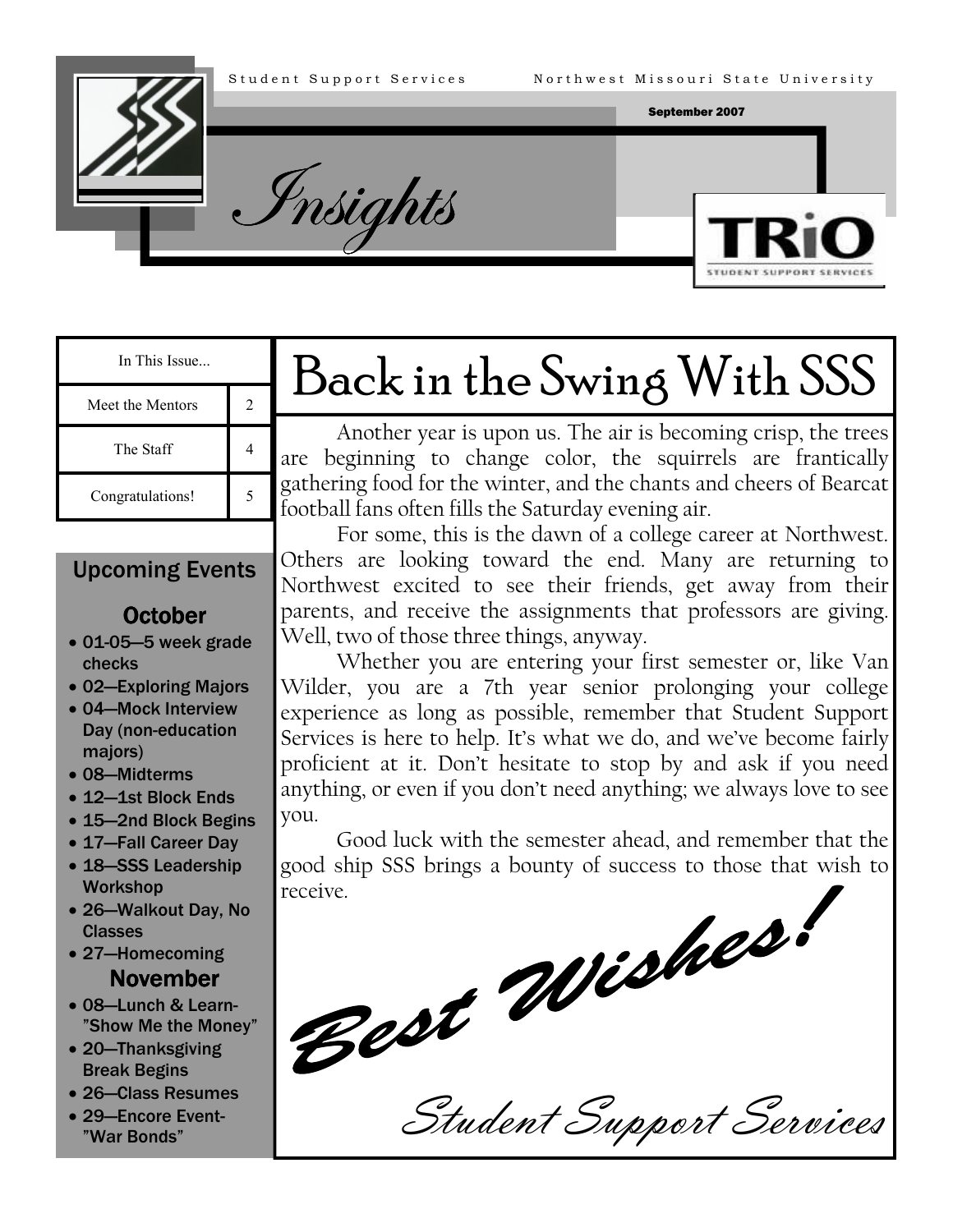# Meet the Mentors



## Abby Browning

My name is Abby Browning and I am from St. Joseph, MO. I am a senior working towards a degree in Industrial Psychology. I came to Northwest because of the location and I think there are so many friendly people here! In my free time I love spending time with my friends and family. If you ever see me on campus you will more than likely see me with a Diet Coke in my hand or on my cell phone. I love meeting new people---so come visit me!

#### Cj Clark

My name is Cj Clark and I am from Eagleville, Missouri. I decided to go to NWMSU because it's close to home and that way I can visit my family and horses on the weekends! My parents are farmers and raise beef cattle, so I have a lot of fun memories growing up around the family farm. I'm currently pursuing a degree in Secondary English Education and am looking forward to my sophomore year here on campus!





## Joe Tucker

Hello! My name is Joe Tucker and I am a senior here at Northwest Missouri State University. I am working towards my B.S. in Physical Education with a minor in Health Education. After I have completed my course work at Northwest I would like to start teaching, and start working towards my Master's degree in Adapted Physical Education. My hometown is Indianola, Iowa, and this is my second year as a student mentor.

# Kelly McGonegle

I am from Norwalk, IA. This is my Junior year at Northwest and I am majoring in Elementary Education with a concentration in Languages Arts. I have been a member of the Bearcat Cheerleading Squad for three years now and am also a member of Sigma Society.





#### Kelsey Luers

My name is Kelsey Luers and I am a junior public and private accounting major from Beatrice, Nebraska. I am the current recruitment director for my sorority, Phi Mu. I am also involved in the Newman Center, CRU, Accounting Society, and Dance Company. I love to golf, dance, cook, and organize!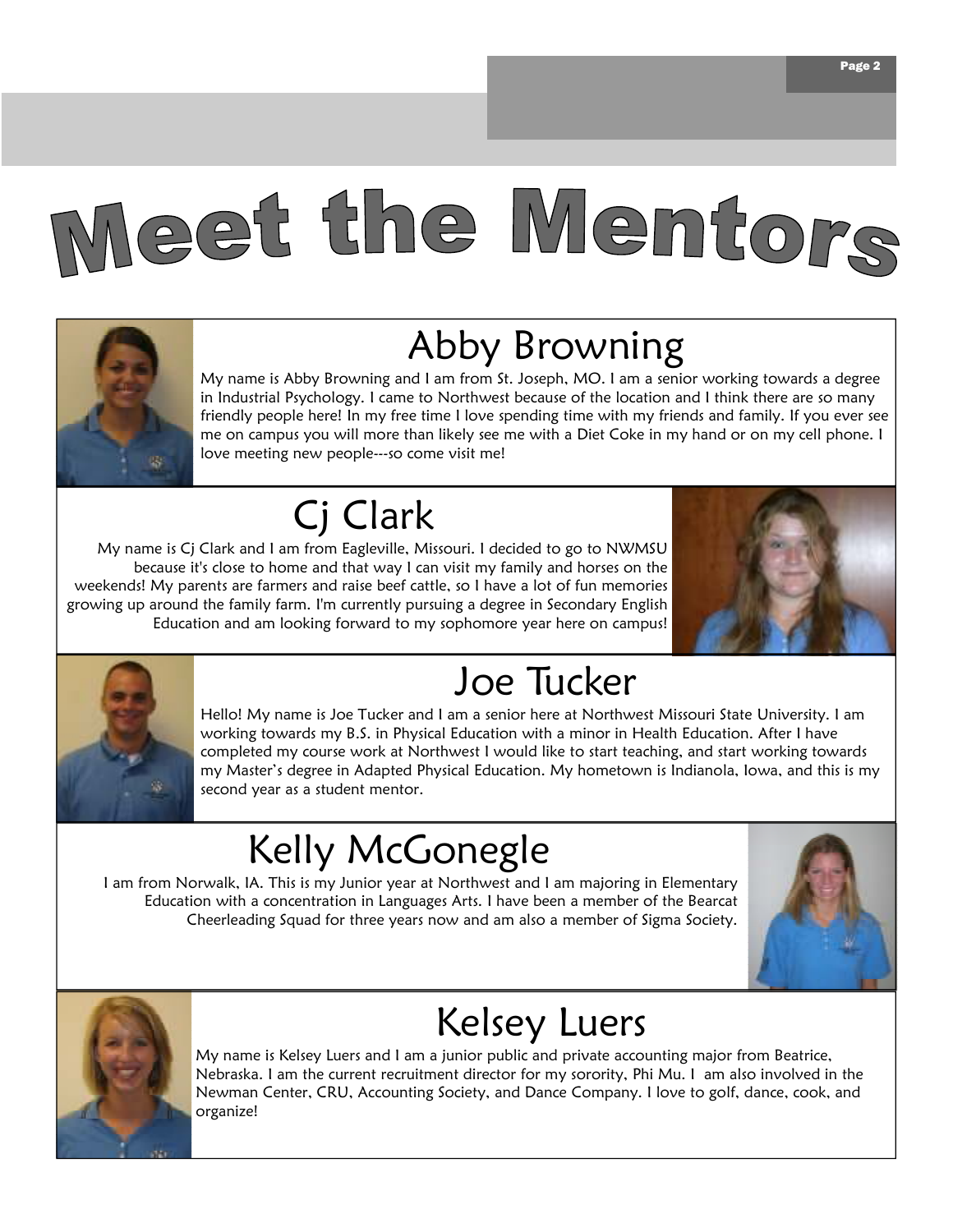

# Hannah Cole

My name is Hannah Cole, I'm a senior double majoring in Therapeutic Recreation and Corporate Recreational Wellness with a minor in Psychology. I was born, raised and currently live on the farm. I enjoy sports of all kinds and especially love the outdoors. I've been told that "Nothing is impossible, there are just different levels of difficulty." I believe that's true, so I thrive on helping others through difficult times to achieve the unachievable.

## Maggie Davis

Hey Everyone! My name is Maggie Davis, and I am a junior elementary education major. I am from Nevada, Iowa which is about three hours from Maryville. Some of my favorite things to do are sing, read, water-ski, play my guitar, be a student mentor of course, and I LOVE being a Bearcat!





#### Nisha Bharti

My name is Nisha Bharti. I am currently a senior at Northwest Missouri State University. I am pursing a degree in Dietetics and Marketing. My career goal is to be a Pharmaceutical Sales Rep. My hometown is Lexington, Missouri. My hobbies include: being involved/busy, walking my dog, shopping and of course cooking.

# Sara Carlson

I'm Sara Carlson. I'm a business management and marketing major from Creston, Iowa. I will graduate at the end of this semester. I enjoy reading, dancing, baking, and travel. I have visited forty-two of the fifty states.





# Sarah Woody

My name is Sarah Woody. I am from Pleasanton, KS and I am a returning sophomore and Chemistry Major at NWMSU. I love outdoor activities such as fishing, four wheeling, biking, riding horses, and I love to watch movies. I am very outgoing and I love to make new friends anywhere that I go.

# Shonté Byrd

My name is Shonté Byrd. I was born and raised in Saint Louis, MO. I am an only child, but I have a lot of cousins who are around my age, so I didn't grow up alone. I have a beautiful Shih Tzu dog named Guinness. I am a comprehensive Psychology/Sociology major here at Northwest. After I graduate in the spring, I plan to continue my education in Graduate School back home in Saint Louis where I will pursue a Masters in Counseling.

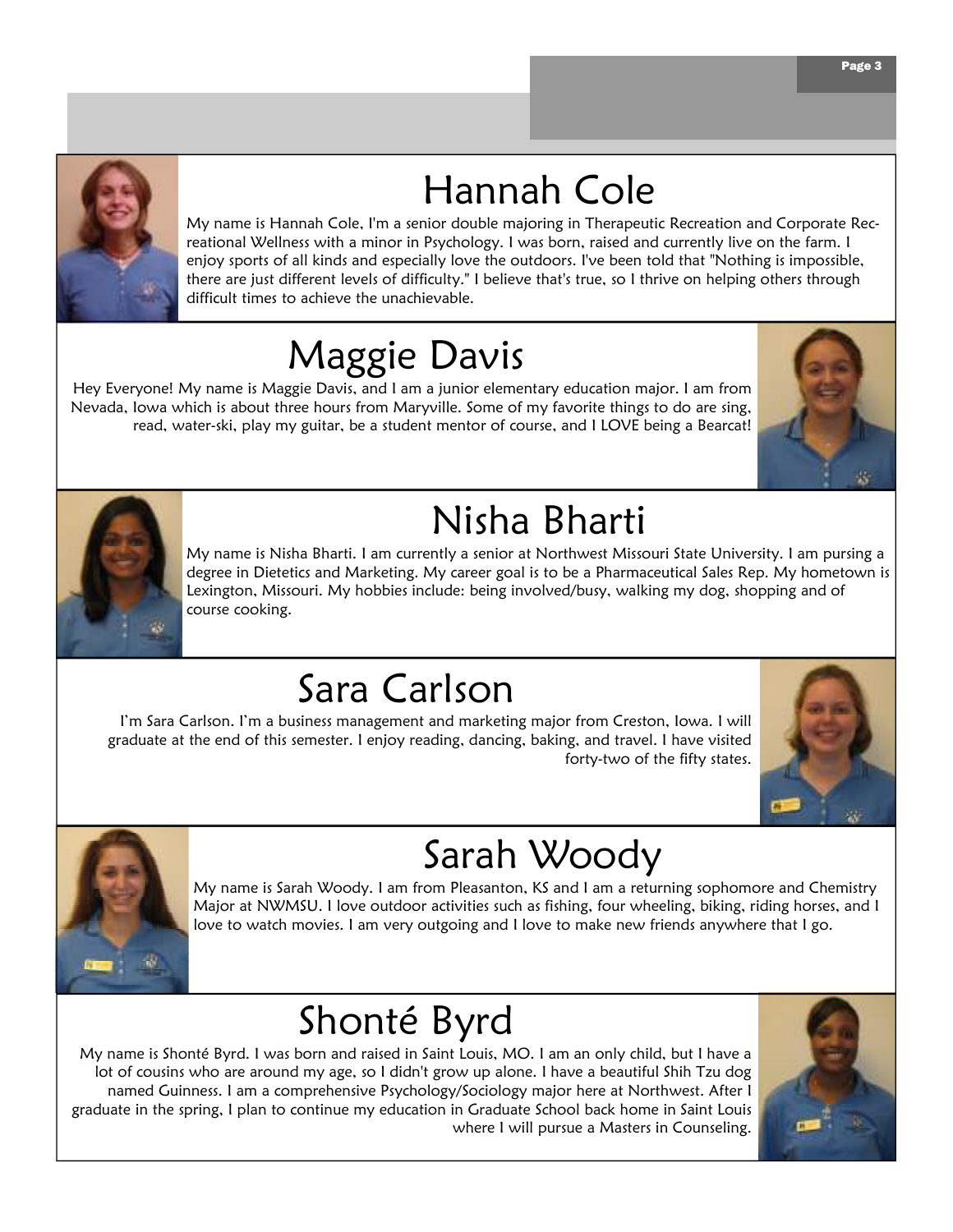

#### From Right to Left

#### Jacque Loghry, Assistant Director/Learning Services Coordinator

Born an army brat at Fort Dix, NJ, but that was short lived. We moved back to Maryville, close to my parents hometowns of Conception & Stanberry. I grew up in Maryville & have only left to travel for vacations (want to go back to Europe someday). I chose SSS because a former participant & GA of SSS encouraged me to apply for the position, which was one of the best things I ever did! I love the students and the staff of SSS! As a nontraditional student, I graduated in Dec. 1999 with a B.S. in Marketing, and in April 2001 completed my MBA with MIS emphasis at Northwest. I encourage students to complete their degree while they are young, because believe it or not, it makes life much easier if you can stick through the tough times & do it while you are young!

#### Lisa Ruehter, Office Manager

I have been with Student Support Services 2½ years, and with the University a total of almost 8 years. I have lived my whole life in the Maryville area, having grown up on a farm by Conception Jct., and I currently live on a farm near Barnard with my husband, Keith and our four children, LaTessa, Tamra, Kinsey, and Colton, along with all of their friends that come and go like all teenagers do. I enjoy working with a wonderful group of co-workers that I also call friends.

#### Christi Waggoner, Student Development Specialist

I have been with SSS for almost 2 years. I chose to work with SSS because I love working with students and helping guide them on a successful path. It is very rewarding to know that we can help students be successful. I grew up in Highland, KS, a small town just west of St. Joseph. I got my BS in Psychology at MWSU and my Masters in Guidance and Counseling at PSU (please don't egg my car).

#### Phil Kenkel, Director of TRiO Programs

I have been involved with SSS since 1995. I holds two degrees from Northwest--a bachelors in Psychology and a masters in Guidance and Counseling. I have been married to my wife Cindy for 17 years and we have a daughter, Hailey (15) and a son, Tyler (13). When I'm not at work, I enjoy golfing and attending my kids' activities.

#### Brandon Heck, Graduate Assistant

I am a second-year graduate student in the Applied Computer Science program at Northwest. I was a Student Support Services member for four years and worked as a student mentor for three years as an undergrad at Northwest. After I chose to continue my education at Northwest, I also chose to continue my work with Student Support Services because I know first-hand that this program works for those that dedicate themselves to the college experience and to SSS.